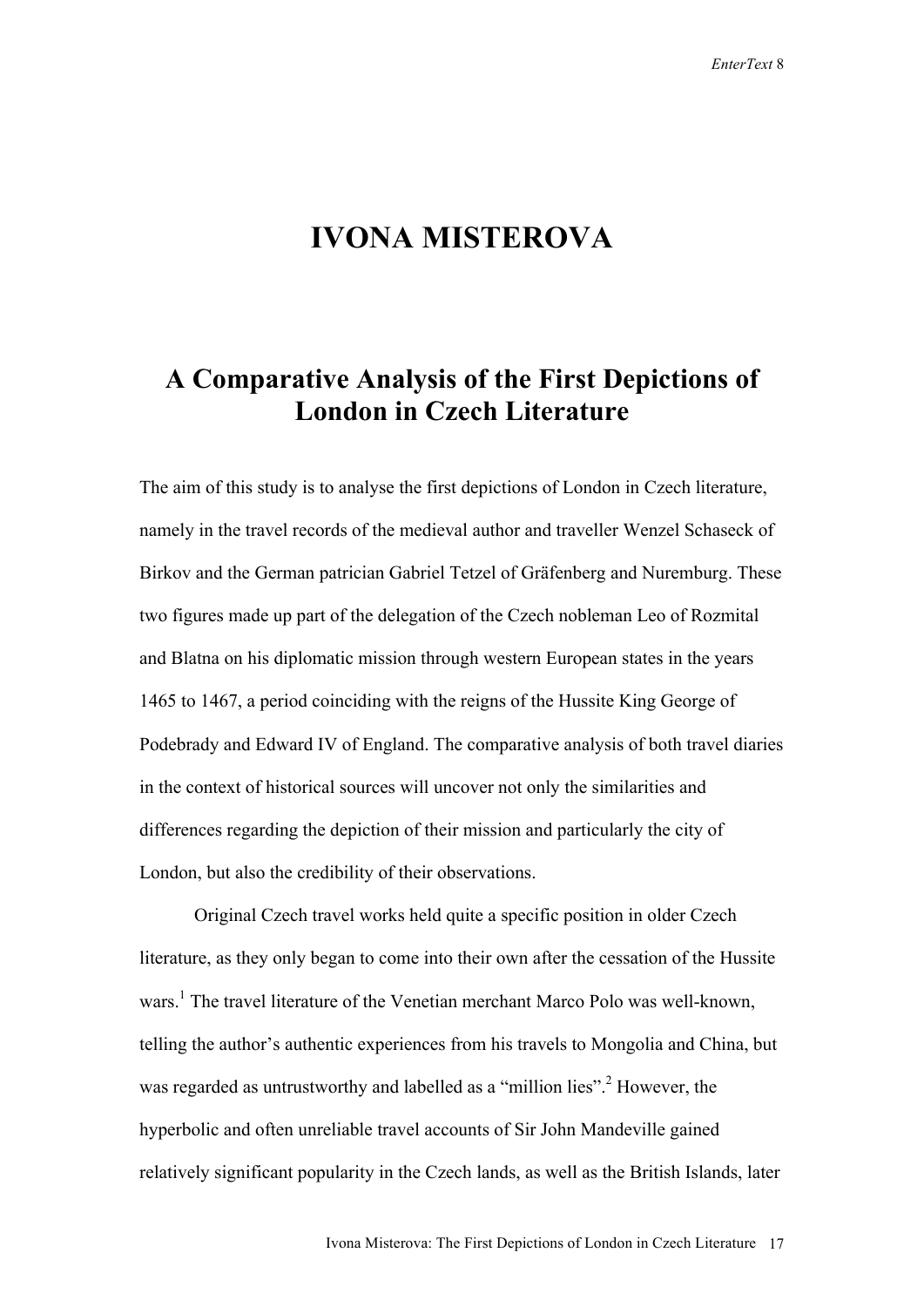inspiring authors such as Richard Hakluyt and Walter Raleigh, with their fantastic and naive concepts which drew on the travel writings of Pliny. It is interesting to note that Mandeville's travel writings – unlike Pliny's – held their popularity until the Czech National Revival period (from the 1780's to the 1850's).<sup>3</sup> While the onset of travel literature in England was naturally linked to the explorative voyages of the Renaissance, the appearance of authentic travel writings in the Czech lands was primarily linked to the missions of Czech rulers.<sup>4</sup> Medieval travel terminology was also enriched in this context by the term "lantfaréř", borrowed from the German language, and the equivalent Czech term "zjezdilec", denoting man who was given the opportunity to travel the world.<sup>5</sup>

The term "zjezdilec" (English traveller) appertains to Leo of Rozmital and Blatna, who undertook an arduous journey with his retinue, which several centuries later inspired the Czech author Alois Jirásek to write his historical novel *From the Czech Lands to the End of the World (Z Čech až na konec světa)* in 1888. The aim of Leo of Rozmital's diplomatic travels, initiated by Leo's brother-in-law King George of Podebrady  $(1420 - 1471)$ , was to undertake a peace mission to meet with prominent European Catholic rulers and princes. This mission was meant to lead to the creation of a union of European Catholic states, cooperating in repelling Turkish aggression. This ambitious plan was aimed at the creation of a "court of conciliation" which would be financed by member states contributing one percent of their yearly income. An integral part of the project consisted of periodic planned conferences of rulers of the individual states. Although the mission was obviously to pursue political aims and attempted to promote George's schemes in a straightforward way, the true import of the mission was never stated in journal records. The records are limited merely to vague justifications of a pilgrimage carried out in piety and for religious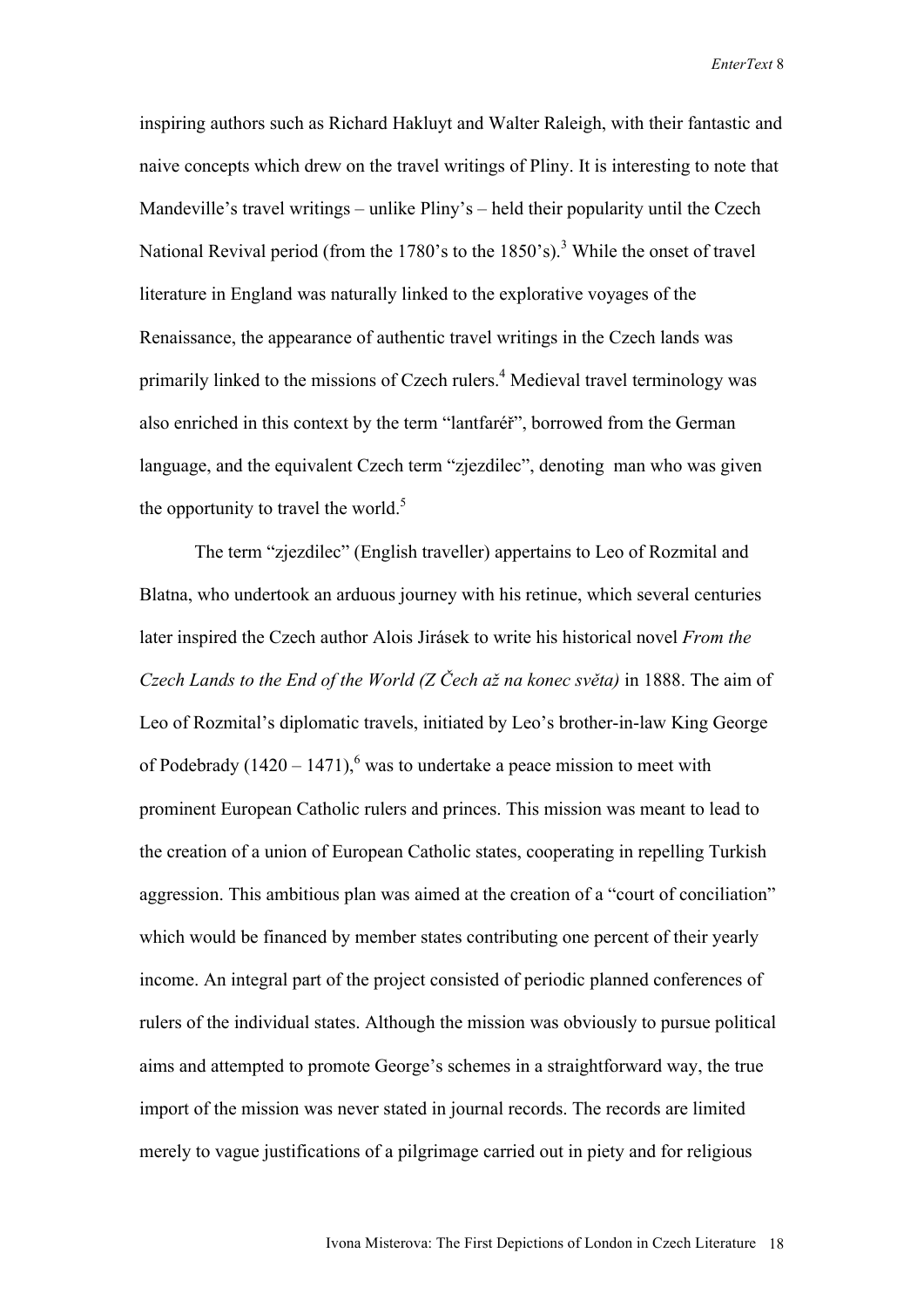reasons.<sup>7</sup> It is also interesting to note here that the accompanying permission for the journey was not issued by the King, but by Queen Johana. Generally speaking, Rozmital's journey represented a diplomatic mission hidden under the facade of a private journey undertaken for religious reasons. According to Rudolf Urbánek, the true diplomatic aim of the journey may have been later eliminated in the translation obtained by the Catholic prelate Stanislav Pavlovský, who dedicated this translation to the Moravian commissioner Zdeněk Lev.<sup>8</sup> The translator most likely wished to avoid the risk of possible association between the contemporary commissioner Zdeněk Lev and his pro-Hussite relative, Leo of Rozmital. Translator Horký later dubbed Rozmital's journey as a knightly, courtly, and pilgrim-like journey.<sup>9</sup>

On 26 November 1465, the fourteen-member delegation set out from Prague with fifty-two horses and one supply cart. The retinue of Lord Leo was made up of Catholic squires from southwest Bohemia, personal servants and linguistically skilled heralds who were versed in coats of arms and genealogical relations and who worked as interpreters. Among the group there were also cooks, and even a jester and luteplayer.10 Wenzel Schaseck indirectly confirms the Catholic denomination of Rozmital's fellow travellers in his journal entry by commenting on the "confession of sins" in the city of Plzeň at the very beginning of their journey.<sup>11</sup> Some of the most significant members of Rozmital's sizable retinue included the knights John Zehrowsky of Kolovraty, Burianus of Schwamberg, nobleman Achatz Frodner, a figure named Borzita (most likely Borzita of Martinice), who was placed in Catalonian imprisonment near Barcelona, Wenzel of Egerburg and Pietipes, squires Miros of Vochov and Wenzel Schaseck of Birkov, the German patrician Gabriel Tetzel of Gräfenberk and Nuremburg.<sup>12</sup> The names of the following members of Leo's suite were unfortunately preserved only in a faulty manner, for example the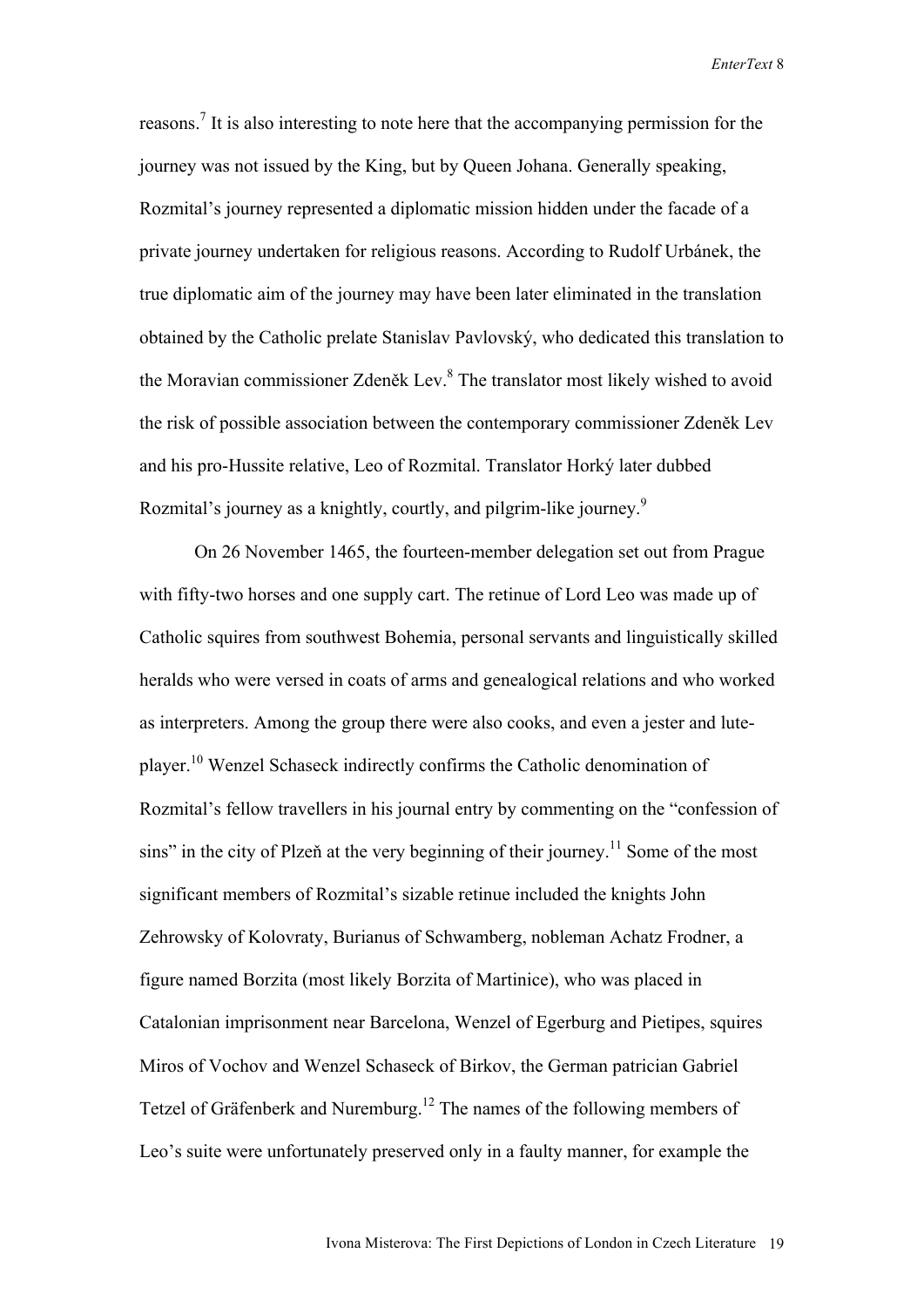name Pollack most likely refers to the surname Polák, perhaps from the Sulislav Polák Family. Urbánek<sup>13</sup> and Letts<sup>14</sup> identically list the corruption of the surname Knysto, i.e. the damaged section of text most probably indicating the page, John Knizek of Beharov. Urbánek also gives hypotheses on possible genealogical variations of the members of the retinue.<sup>15</sup> The structure of Rozmital's retinue however confirms the representative character of the mission serving to spread the "good name and repute" of the Czech King abroad.

The journey was simultaneously recorded by two of the previously mentioned members of the mission – Wenzel Schaseck of Birkov and Gabriel Tetzel of Gräfenberk and Nuremberg. The character of Schaseck's and Tetzel's journal records was a priori predetermined by various authorial perspectives stemming from varied social statuses and also the experiences of both authors. Schaseck's journal reflects the view of a petty Czech nobleman and squire, lacking any previous travel experience. Contrary to Schaseck, Gabriel Tetzel observed his new experiences from the point of view of a wealthy German patrician, whose perception and overall mentality was predestined by the high social status of his parents.<sup>16</sup> Tetzel's comparative advantage came mainly from his relatively rich experiences of travelling, as he had already undertaken a trip with a group of Nuremburg patricians to the Holy Tomb in Palestine at the age of fourteen.<sup>17</sup> In the year 1465 he joined Rozmital's Czech mission most probably in order to assist Lord Leo with the financial matters of the mission.

Tetzel's travel journal was preserved in only one copy as a section of a more extensive codex archived in the Bavarian State Library in Munich under the signature Cdgm.1279.<sup>18</sup> Czech researchers had known of Tetzel's records since the beginning of the nineteenth century. However, they were utilized mainly for comparative purposes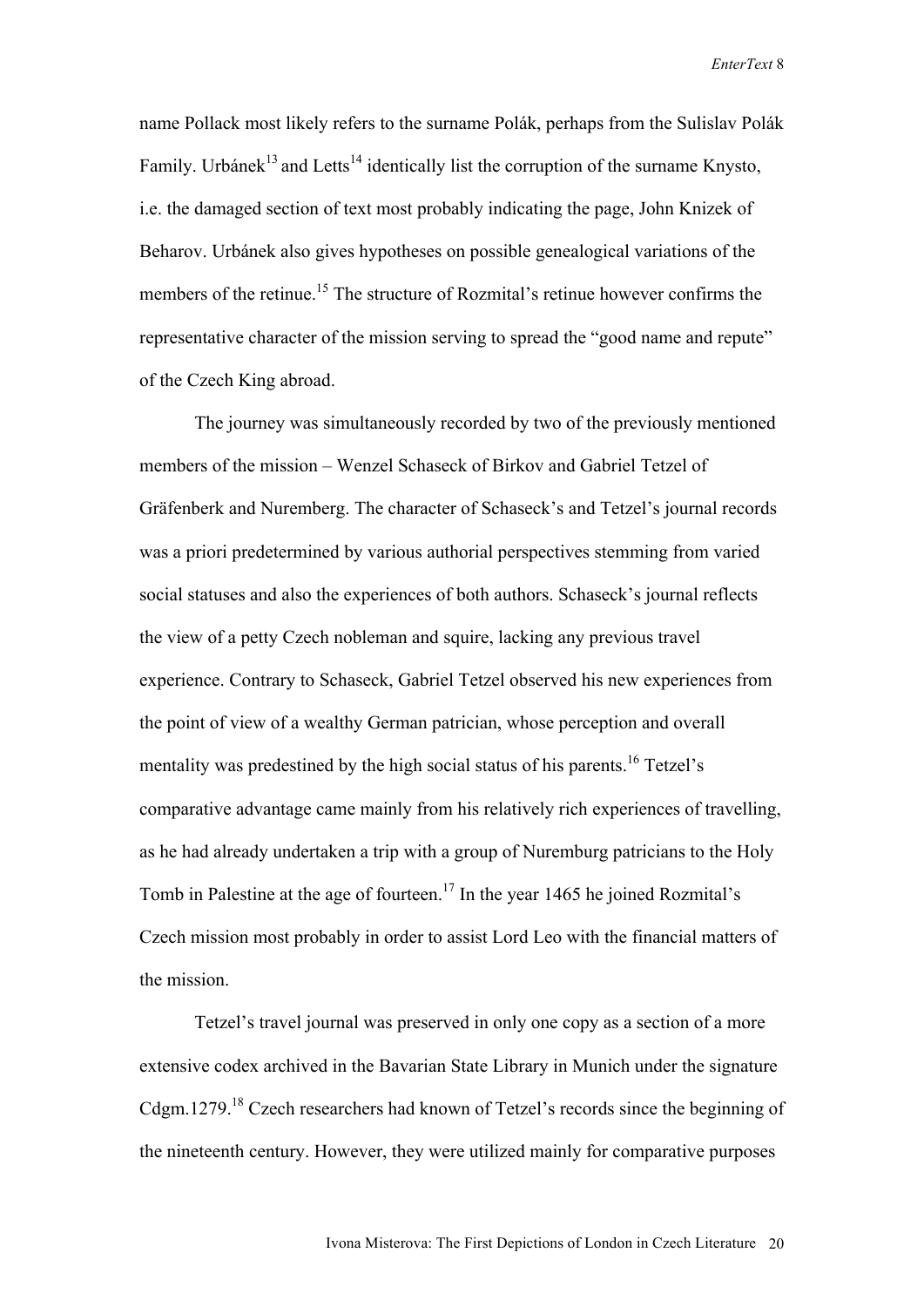with Schaseck's works, which during the period of the fading "victorious phase" of the National Revival in the 1830s and 1850s, the end of the nineteenth century, and the first half of the twentieth century were used mainly for stressing Hussite ideals and the reign of George of Podebrady. Czech researchers had only mere fragments of the translation at their disposal, for example, the annotated translation by Bohumil Mathesius which was published in the year 1940 together with Schaseck's journal accompanied by an introductory note by Rudolf Urbánek. The only complex translation of the complete Tetzel travel journal that exists today is paradoxically the renowned English translation written by Malcolm Letts, who uses a comparative viewpoint of both travel journals. Letts's translation is located in the State Research Library in Olomouc. In the year 2003, an excellent translation written by Lenka Líbalová $19$  was published, making it the first complete translation of Tetzel's travel journal in the Czech language. Gabriel Tetzel can be considered the author (or more exactly the intellectual creator) of the travel records, although the text was recorded between the years 1469 and 1500 by Gabriel Muffel – Tetzel's cousin – who also participated in Rozmital's mission.<sup>20</sup> The whole manuscript most probably appeared in the middle of the fifteenth century and belonged to the Muffel Family. Tetzel's travel journal can be classified by its lettering as belonging to the branch of Upper German called Ostfränkische, typical for Nuremburg, Bamberg, and Würzburg in the years between 1350 and  $1500<sup>21</sup>$ 

Wenzel Schaseck's travel journal was a better known source of information concerning Leo of Rozmital's journey in the years 1465 to 1467. This written source was probably created after their return from the journey, which explains various chronological and topographical errors which the author would have avoided in recording information directly during the journey.<sup>22</sup> The record was preserved in a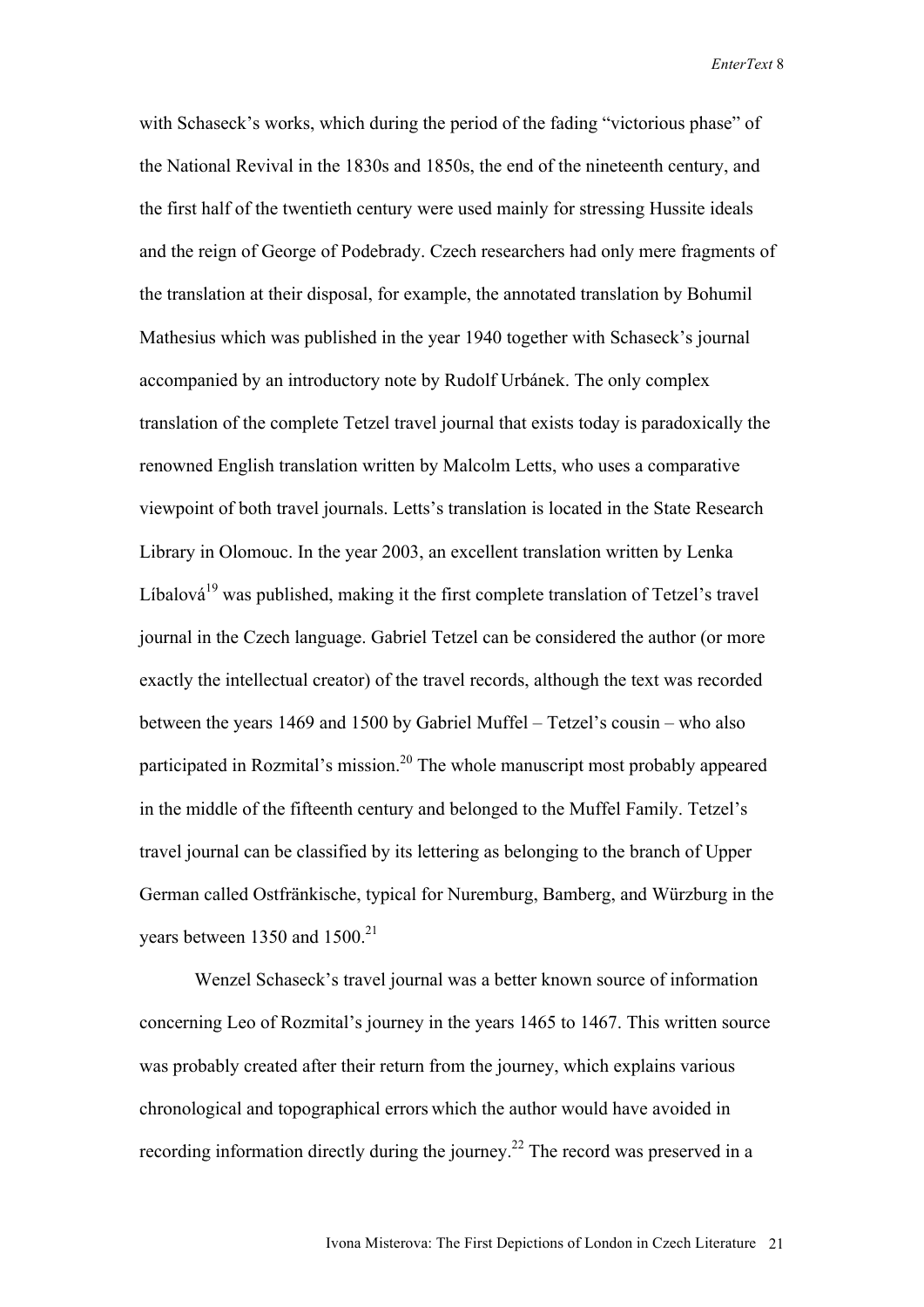Latin version from the year 1577, which was the work of the Moravian prelate Stanislav Pavlovský. It was published in the Czech language a number of times, for example in the year 1890 in František Augustin Slavik's work, and in the years 1940 and 1974 in Mathesius's translation, which also formed a part of Malcolm Letts's English translation (see above). A record of Schaseck's writings can be found directly in the journal, such as the description of a contest in Brussels where the narrator passes over to the first person singular present and thus reveals his identity to the reader. The author uses similar techniques in other sections of the text; although speaking in the third person singular present, Schaseck's association with his own person is evident. This voice also appears in the narration of "favours in the London Court" (see the following). Schaseck's friendly and intimate relationship with Leo of Rozmital can be seen in the records: he might well have been Leo's favoured servant. Schaseck's trustworthiness is also apparent in the records, which gives evidence as to his role carrying Rozmital's accounts to King George and back.

It is worth noting that Wenzel Schaseck mentions Gabriel Tetzel in two sections of his travel journal (firstly in connection with the tournament in Cologne), while Gabriel Tetzel does not make any mention of Schaseck. He is not even named in the list of the diplomatic mission's members. Urbánek has speculated on the possible tension between Schaseck and Tetzel, the latter being a German who joined the mission at a later date (December 1465) and possibly ignored the mission's Czech participants.<sup>23</sup> In spite of this, Schaseck's journal records do, in fact, confirm Tetzel's authorship.

A factual discrepancy can be found at the very beginning of the journals: according to Schaseck's records, the journey of the Czech mission began on Saint Catherine's day, meaning 26 November 1465. Tetzel, however, states that Rozmital's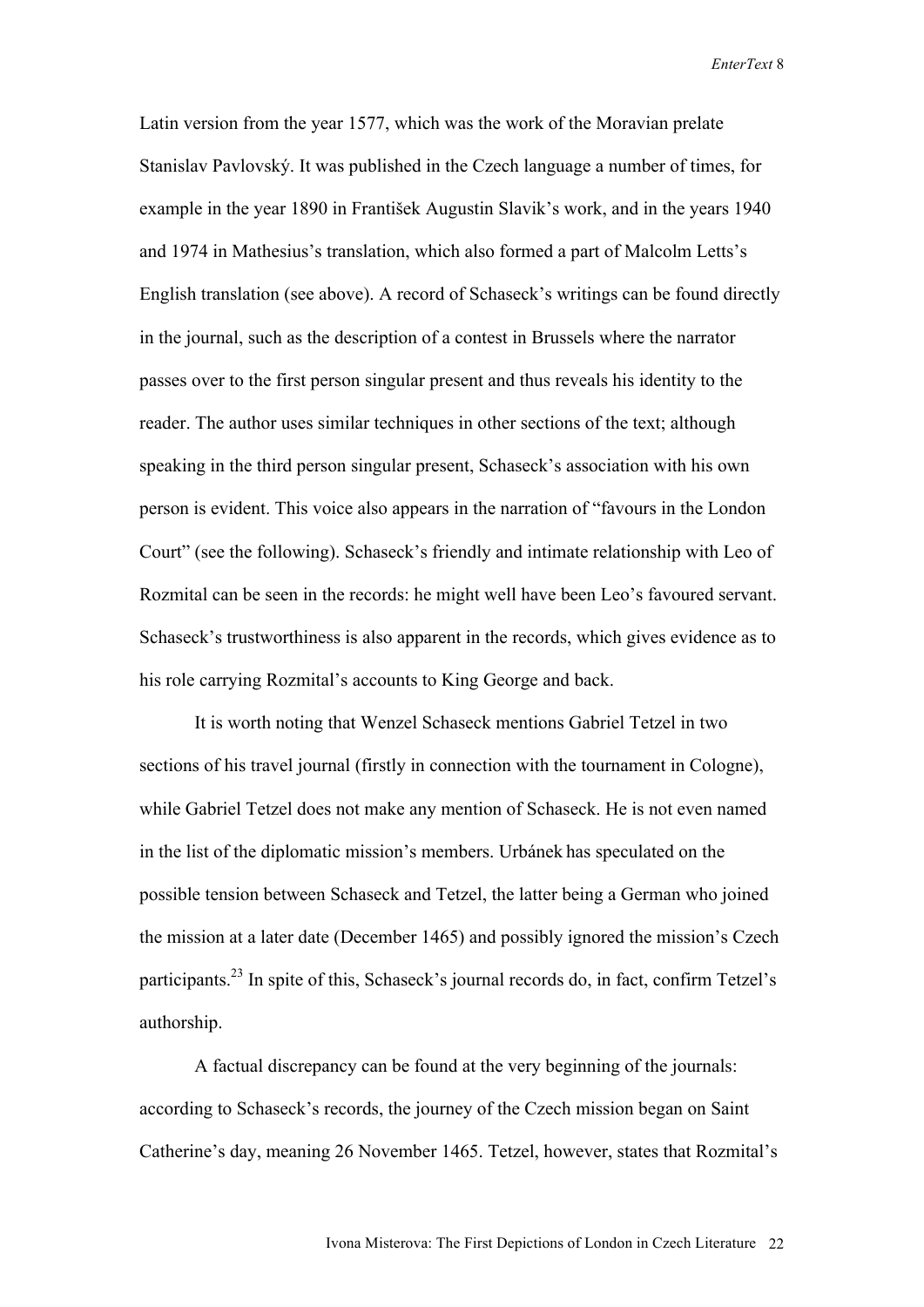company had left Prague before Saint Catherine's day, and that they reached Gräfenberg on Saint Barbora's day, 4 December, where Lord Leo asked Gabriel Tetzel to accompany him on the journey. This discrepancy in timing could have been caused by Tetzel's initial delay in joining the mission. The mission continued via Germany and Burgundy before departing from Calais to England. Schaseck and Tetzel both identically remark on the fact of Calais being the only city on the continental side of the Channel under the domain of the King of England. Both journals also mention the postponement of setting sail across the channel because of intense winds. Tetzel also suggestively narrates the dangers facing the mission after their embarkation, such as damage to the ship and the seasickness which affected most of the mission's members.<sup>24</sup> Contrary to Tetzel's accounts, Schaseck concentrates mainly on the specific aspects of the English coast, such as "mountains full of lime" and Dover Castle. Schaseck pays special attention to various types of naval vessels and their descriptions, listing "sea-going vessels, ships, galleons and cogs" among other types in his records.25

The first stop on the English coast was Sandwich, from which the mission travelled on to visit the residence of Thomas Beckett. Tetzel, contrary to Schaseck, incorrectly indicates the site of docking to be at Canterbury, which does not make sense geographically. Tetzel and Schaseck both comment on the legend connected to the natural spring in a cathedral, whose water was transformed five times into blood, and once into milk.<sup>26</sup> While both mention viewing holy relics, it is clear from their respective accounts that Schaseck, has a greater liturgical interest than Tetzel. After leaving Canterbury, the expedition continued on through Rochester before finally reaching London.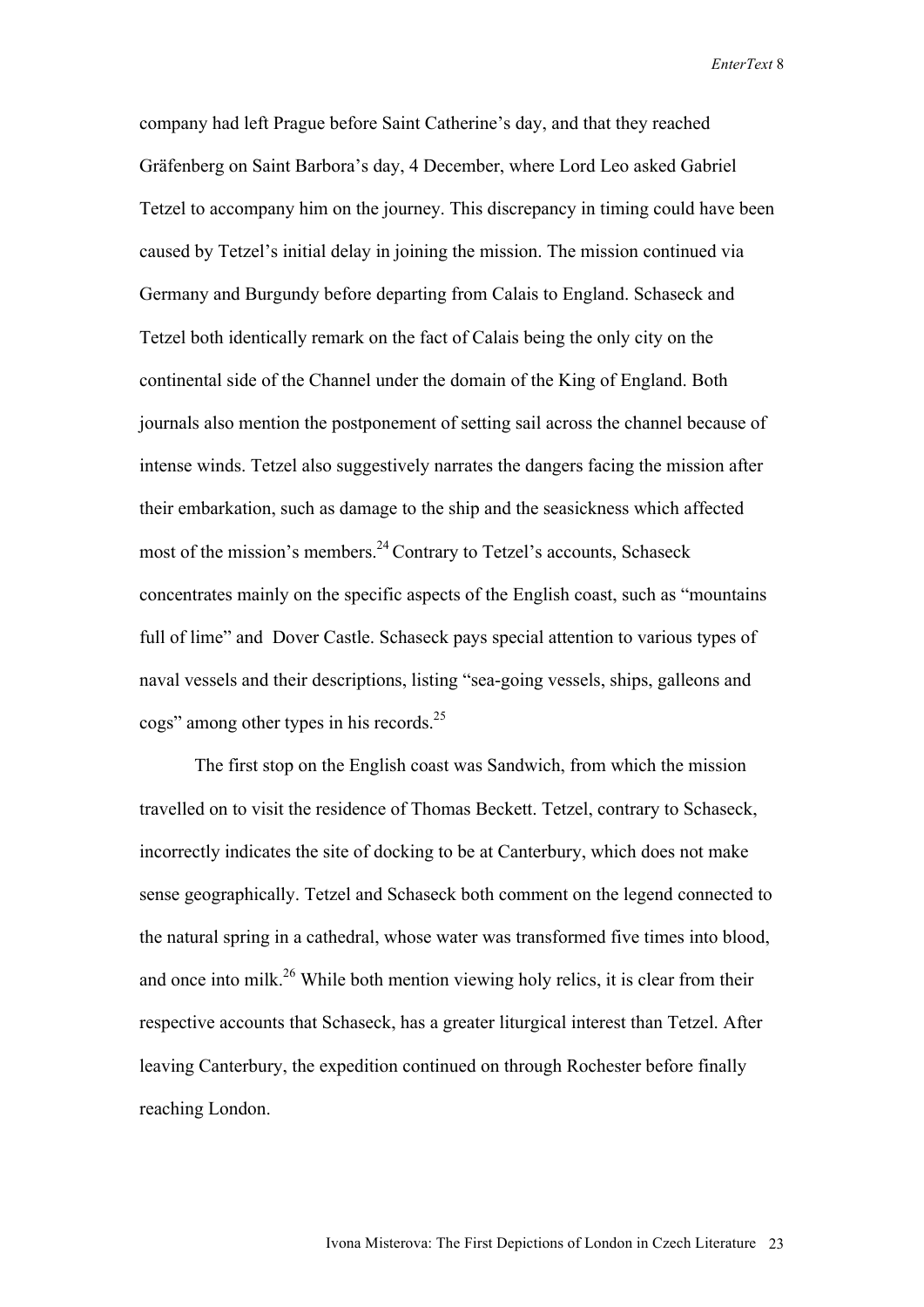In their journals, Schaseck and Tetzel emphasise different aspects of medieval

London, as can be seen from the following extracts:

Schaseck: London is a grand and beautiful city and has two castles. In the first, located at the very end of the city surrounded by the ocean's gulf, lives the English King. He was present at the time of our arrival. Across the gulf there is a bridge made of stone and quite long, and houses have been built on both sides of it stretching its full length. I have never seen such a quantity of kite birds as I have here. Harming them is forbidden and is punishable by death.<sup>27</sup>

Tetzel: We have passed through Canterbury through the English kingdom all the way to the capital, which is home to the English King. Its name is London and it is a very vigorous and busy city, conducting trade with all lands. In this city there are many craftsmen, and mainly goldsmiths and drapers, beautiful women and expensive food.<sup>28</sup>

Their first impressions illustrate how Schaseck and Tetzel reflect on the same facts regarding London in different ways; both remaining faithful to their own character. Schaseck, whose travel experience was relatively limited, concentrates on the magnitude and grandeur of London and intuitively links its prosperity with its strategically chosen position on the River Thames. He records the dominating features of the city in careful detail, focusing on Westminster and the Tower. In the interests of natural history, Schaseck supplies unique details on the numerous kite birds, which were protected by law and aided in keeping the streets clean.<sup>29</sup> During festivities, the medieval streets of London were kept clean, but at other times could often be covered with mud and refuse. An open sewer ran through the middle of the streets, and the wider streets often had two. This meant that maintaining cleanliness and order proved to be quite a demanding task. Street-sweepers carried refuse away in carts to large ditches or dumping grounds located past the city gates. Also similarly troublesome were pigs which roamed freely through the streets.<sup>30</sup>

In the Czech translation of Schaseck's journal, London Bridge is described as a "bridge across the gulf". Schaseck's mistaken identification of the arm of the river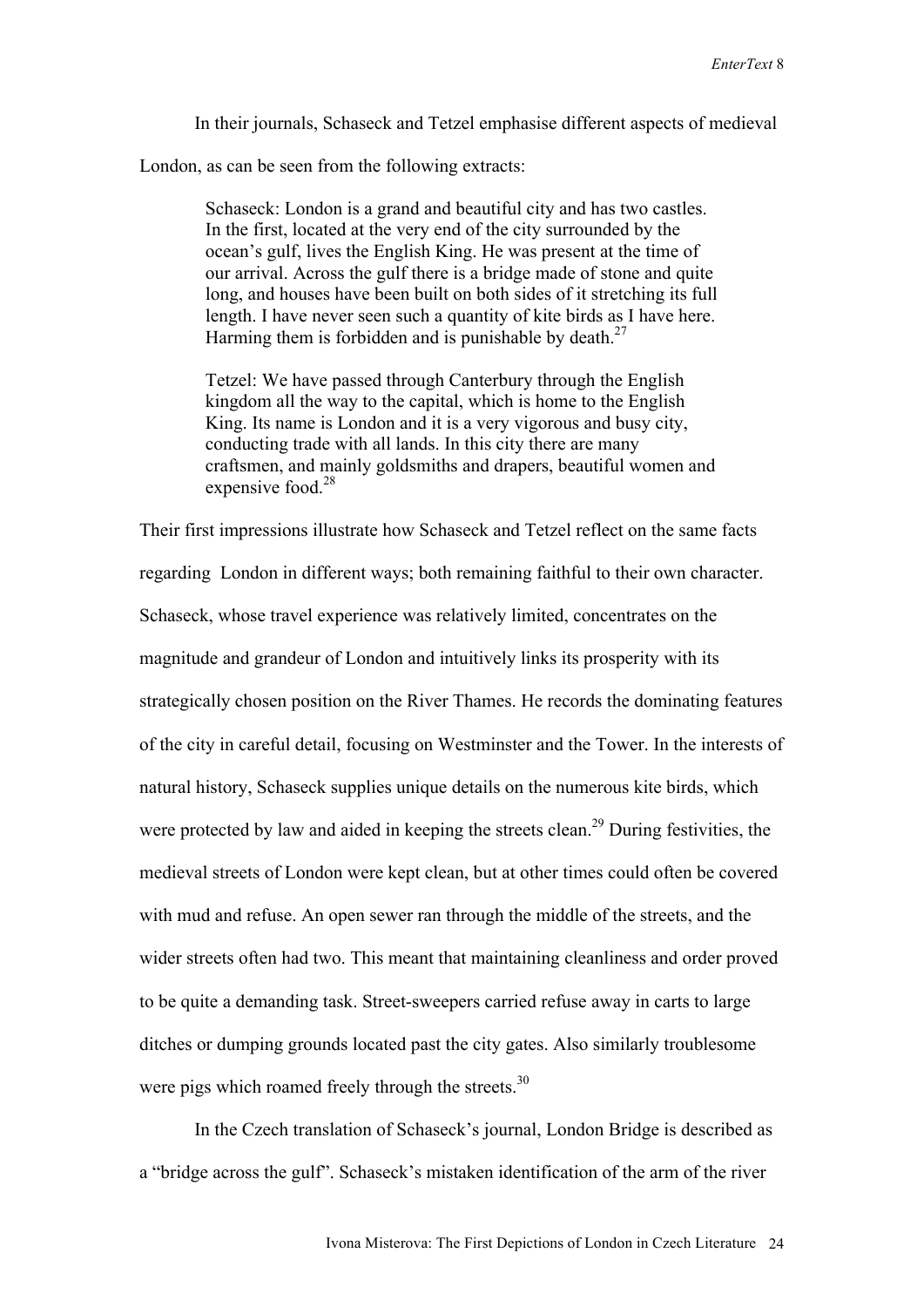for the ocean's gulf might have arisen from his lack of topographical knowledge or possibly is the result of a translation error. Malcolm Letts uses more factually accurate terminology: "[...] This arm [the river Thames] is crossed [..]."<sup>31</sup> Schaseck's description of the bridge itself is perhaps coloured by his memory of Prague's Charles Bridge (or the Kamenný Bridge), decorated with statues and sculptures along both sides, rather than the congested warren of shops and houses which perched above the low arches over the Thames. In contrast Tetzel's record reflects the viewpoint of a more experienced traveller and hardheaded negotiator: including information on the commercial activities taking place in London and comments, in accordance with his obvious interests, on the quantity of craftsmen, the significant prices of food and the beauty of the women. However, neither Schaseck nor Tetzel mention the marketplaces, shops, and warehouses along the banks of the Thames, which would perhaps be the significant features a modern historian of the period might choose to concentrate on.

Schaseck demonstrates a great sense for detail in his account of London's important sites visited by many travellers, for example Thomas Beckett's birthplace or the church in which Saint Keuhardus was laid to rest.<sup>32</sup> He marvelled at the skilful and carefully wrought decorations in this church and regarded the churches in London as being incomparable. Indeed, the quantity of churches in Medieval London was unique in the context of fifteenth- century Europe, with approximately one hundred churches contained within the walls of the old city.<sup>33</sup> This might possibly have given the members of Rozmital's suite the impression that London was a "city of churches". Schaseck has a similarly superlative and exclusive view of the holy remains and gold gravestones preserved in London. His illustrative description of London is supplemented by specific and quantitative information, for instance the twenty gold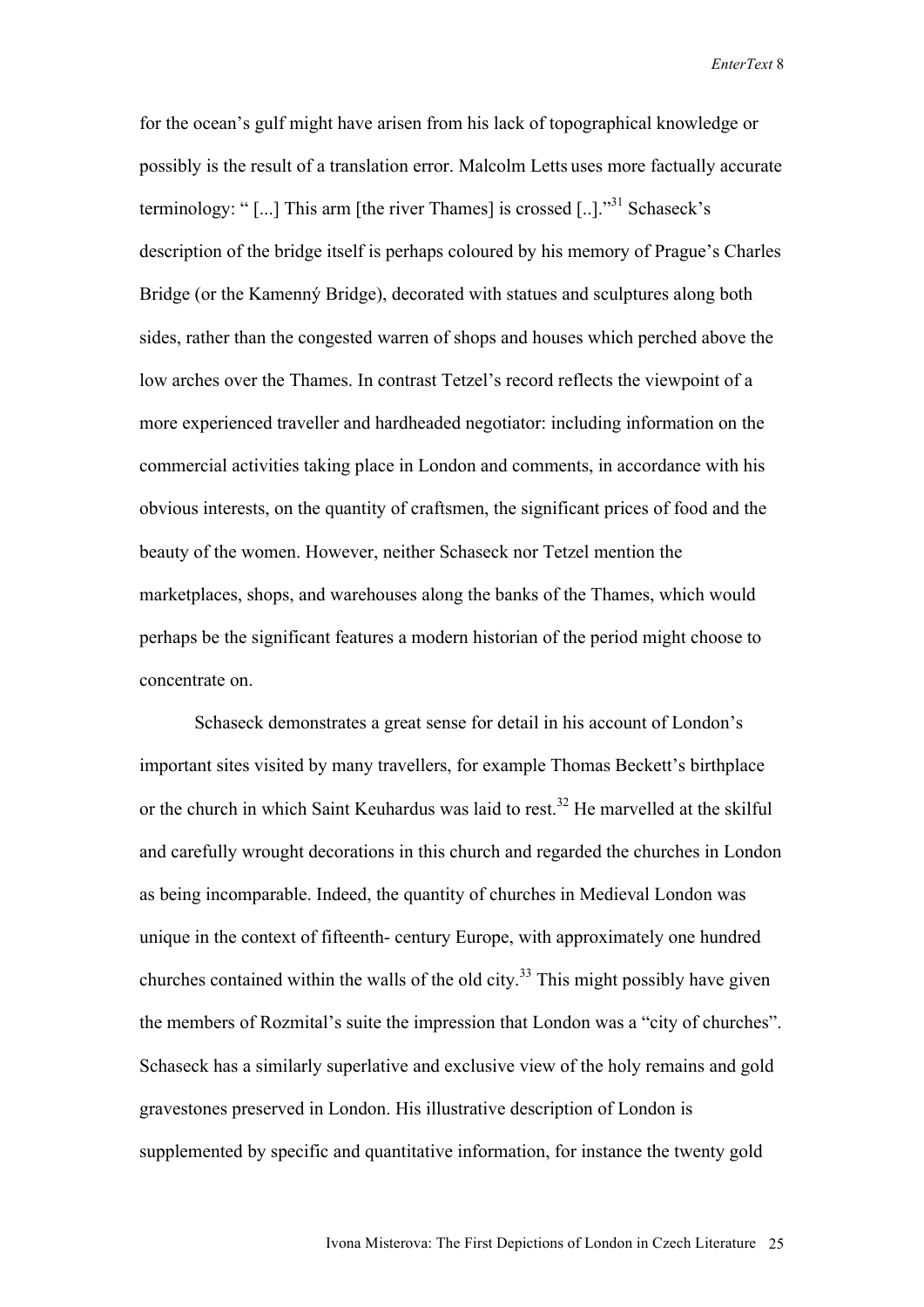gravestones decorated with gemstones which are located there. In general, Schaseck characterizes England as a land teeming with gold, silver, beautiful women and maidens. His observations appear to be quite accurate, as London at the time was generally perceived as a city of gold: certainly the wealth on display undoubtedly astounded the Czech and German travellers. Schaseck describes in great detail the royal treasure, especially the valuable gold chalice, and includes the story which is connected to the chalice: "One country pays the King a duty of eighty thousand nobles to possess the chalice. If, however, the chalice were to be lost, the King would lose this whole amount. Therefore, it is painstakingly guarded, and no one is allowed to see it  $\left[\ldots\right]$ .<sup>34</sup> He also emphasizes the hospitality of the royal court which was shown to him and his companions (note his reference to himself in the third person as discussed above): "During the banquet, all those present behaved politely and nobly to Lord Leo and likewise to all his companions, especially to Schaseck, both at the royal court and elsewhere.<sup>35</sup> He even mentions the animals in the game preserve.

Contrary to Schaseck, Tetzel neglects the memorable landmarks and holy relics of London, and focuses more on Rozmital's arrival at the city and the attendant royal "welcoming gesture". Edward IV arranged the best inn for Rozmital and his retinue and sent for a herald and advisor to accompany the mission upon their arrival to the city. Neither Schaseck nor Tetzel states exactly where their accommodation in London was located. However, it can be assumed that they stayed in one of the various travellers' inns, of which there were many on the main street of Southwark. It is also unknown whether Rozmital hung his coat of arms from the window of the inn, as was custom at that time.

After a short and unfortunately unspecified passage of time (written as being "shortly after"), Lord Leo was allowed to enter the company of King Edward IV.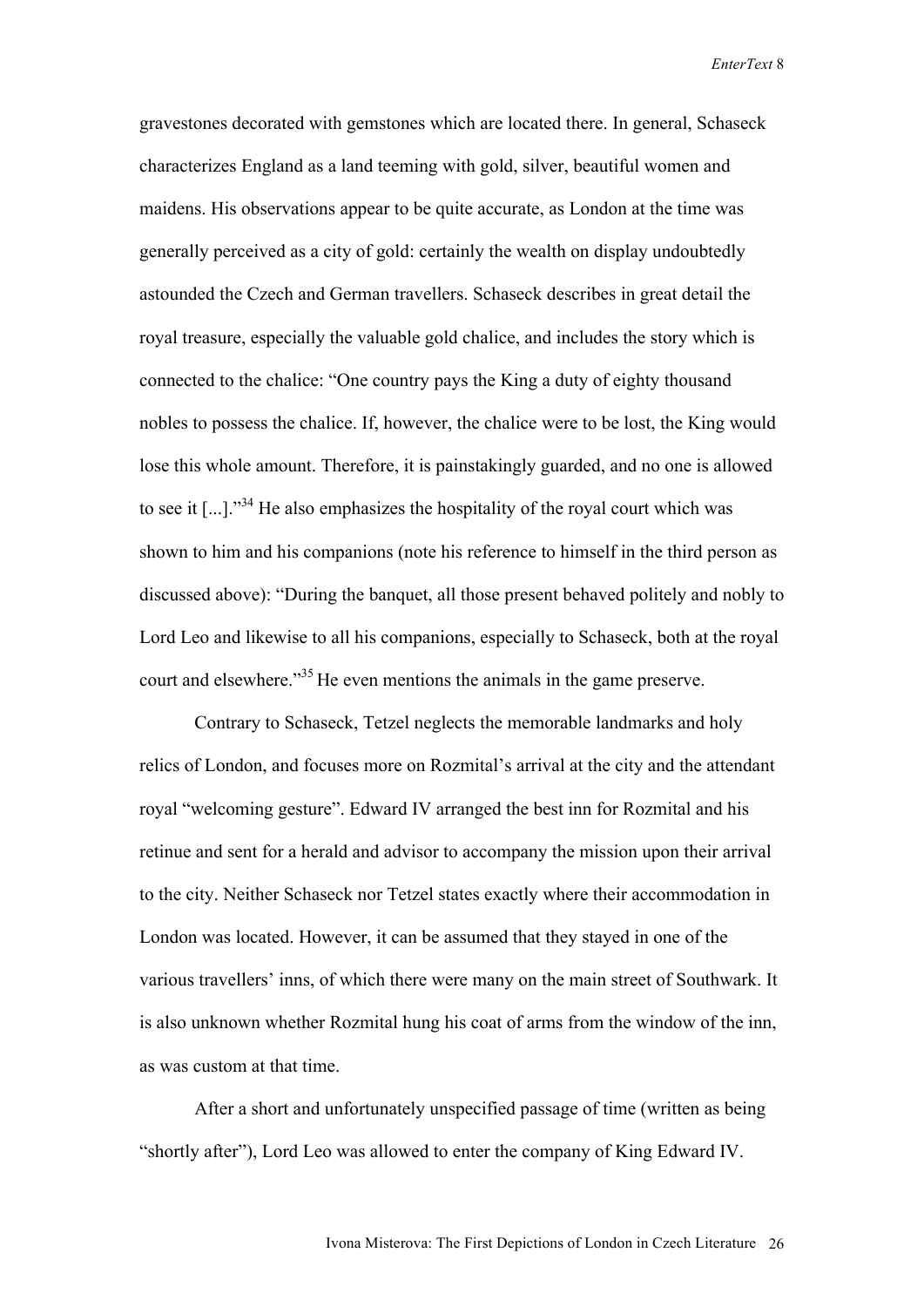According to Tetzel's account, the King was delighted by the great respect of his subjects, but in spite of this he did not hesitate to show Leo his respect by offering him his hand.<sup>36</sup> Leo informed Edward IV of his journey and mainly of his aims, which the King acknowledged positively and went on to assure Leo of his friendship towards him. Tetzel's description of the King as a handsome, straightforward man and of his court and noble courtiers seems (similarly to Schaseck's description of London's sites) quite authentic. Historical sources describe Edward IV as a charismatic ruler, soldier, and man of action who was characterized by the "grace of his person and the gallantry of his demeanor".<sup>37</sup> The depiction of the banquet which the Czech travellers participated in several days later gives a suggestive view of Edward's London court.<sup>38</sup> After the lavish banquet consisting of fifty courses, the King adopted the members of the mission into his order, which was most likely the Order of Roses and Suns founded by Edward himself. Knights were presented with a golden medal and "nonknights" with a silver one, which he personally placed around their necks. Edward authorized Leo of Rozmital and a number of other newly dubbed knights to pass on the order to others as well. He dubbed John Zehrowsky of Kolovraty, Achatz Frodner, Wenzel of Pietipes and Miros of Vochov, knights of the order.<sup>39</sup> In his list of newly dubbed knights, Tetzel does not list Burianus, whose name appears only in Schaseck's writings.<sup>40</sup> Regardless of this minor discrepancy in the accounts, it is clear that a great act of honour was shown to the members Rozmital's mission by the English King.

After a short time, Rozmital's retinue met with the King again, and also with the Queen, Elizabeth Woodville (sometimes also Wydeville), who had just completed her puerperium (the oldest child of Edward IV and Elizabeth Woodville, Elizabeth of York, was born on 11 February, 1466). Tetzel describes the Queen's trip to the church and her escort made up of members of the priesthood, choir boys, women and girls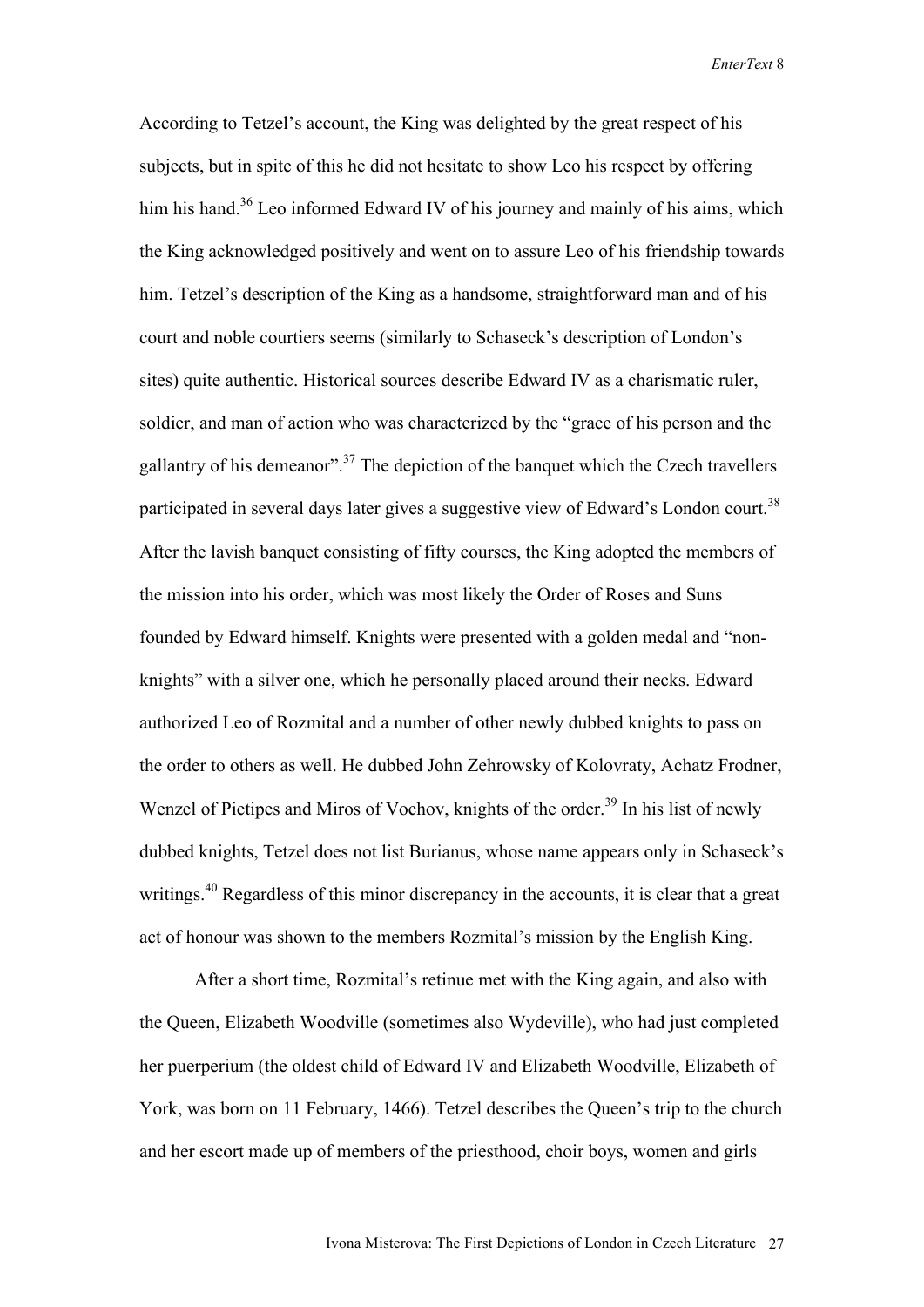from the countryside and from London, who were followed by trumpeters, pipers, forty two singers of the royal choir, forty two heralds, and sixty earls and knights. According to Tetzel's account, the Queen took up the rear of the procession with two dukes, followed by her mother who was accompanied by sixty girls and ladies. The Queen then listened to a lyrical mass and afterwards, along with all the members of her escort, took part in a banquet which took place in four separate halls. Lord Leo and his retinue were once again shown the utmost reverence, as they feasted at the tables reserved for the King's court and the King himself. On this occasion, Edward's chair was occupied by one of his most important nobles (most probably the Earl of Warwick), while Leo, according to Tetzel's record, sat a mere two seats to the side of him. Lord Leo also experienced all the privileges commonly reserved for the King himself, for example the tasting of various dishes. While the banquet was taking place, King Edward rewarded the royal trumpeters, pipers, jesters, and heralds with gifts to the sum of four hundred nobles.

After the banquet had finished, the members of Rozmital's suite were given the unique opportunity to view the Queen's banquet in the adjacent hall, which was attended by the Queen's mother and the King's sister and also by her courtiers and ladies of the court. Tetzel was successful in capturing the atmosphere of the banquet, which lasted for almost three hours. He also recorded the customs associated with the Queen's banquet during other similar events: the Queen sat in an elaborate golden chair alone at the table, as her mother and the King's sisters stood by. While speaking with the Queen, they remained kneeling until she took a drink of water.<sup>41</sup> Bohumil Mathesius suggests that this was not directly about the actual drinking of water, but for the Queen to wash her hands with.<sup>42</sup> The Queen's mother and sister were allowed to take their seats after the first course was brought in. The banquet itself, during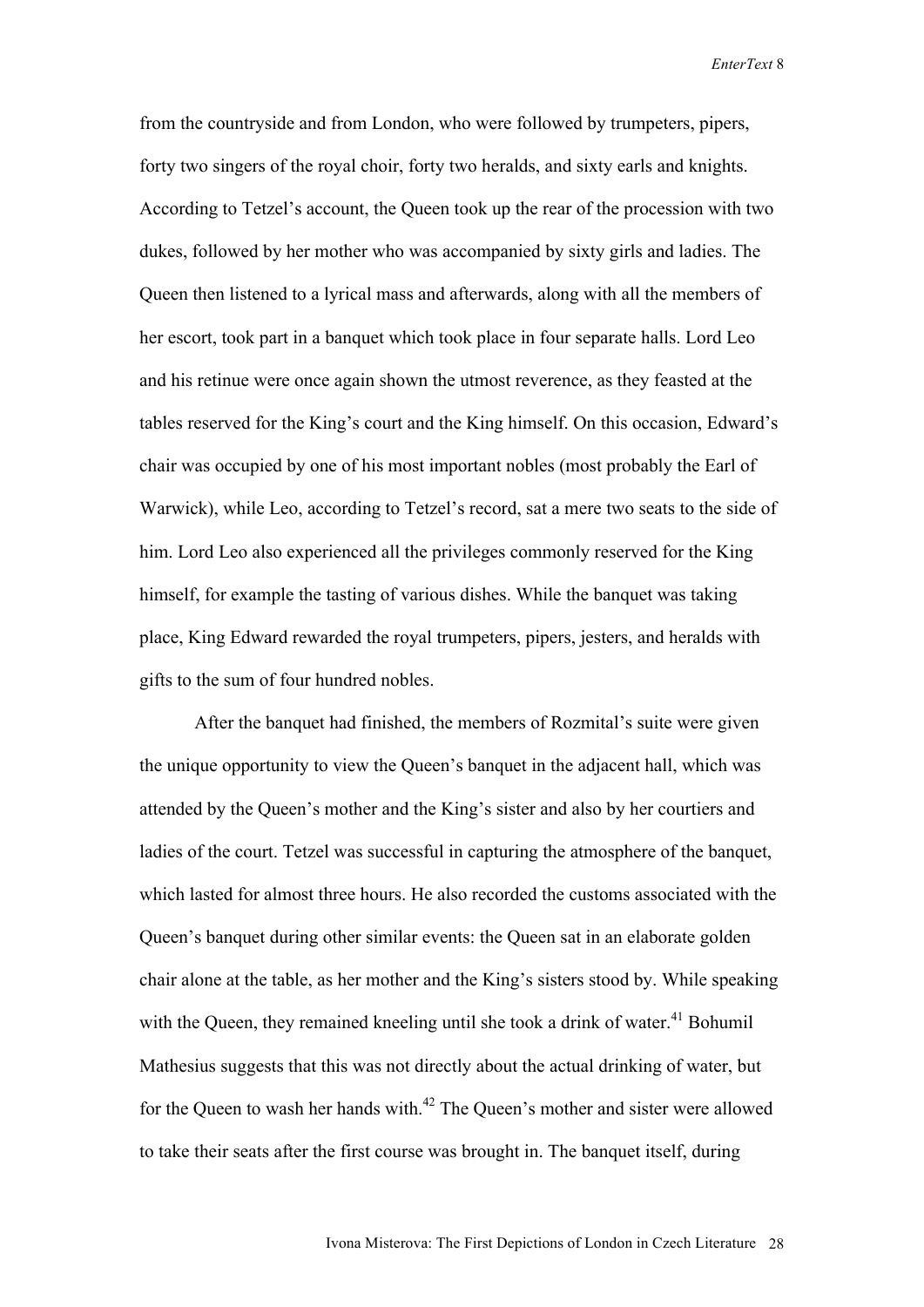which the Queen, her mother, and her sister-in-law were served the most select dishes, took place in absolute silence. After the banquet there was dancing, but the Queen remained in her chair and her mother continued to kneel at her feet with only brief interruptions. Tetzel gives the same depiction of these "never before seen" customs of the court dedicated to the Queen.<sup>43</sup> The dance, which the King's sister also took part in, was followed by songs sung by the royal vocalists and a mass which members of Rozmital's mission also participated in. On this occasion, Tetzel uses superlatives and categorical statements in his statement that he had never before heard such beautiful singing. Leo of Rozmital and his companions were allowed to view the holy relics at the end of the celebration, which were in the possession of the King located in London. These were relics such as the stone of Mount Olivet with a print of Christ's footprint, and a belt and ring of the Virgin Mary, and others.<sup>44</sup> It is probable that Rozmital and his party visited this unique collection of relics in Saint Paul's Cathedral. In regards to Schaseck's and Tetzel's comments on these holy relics and saints, it should be noted that these holy relics and legends connected to the saints were among the main aspects which gave medieval London its special character and "colour". In Schaseck's and Tetzel's journals there is a certain conflict between progressivism – expressed by the desire for new experiences – and a particular conservatism marked by what, at times, seems to be a strictly uncritical adulation for these holy relics and faith in the miracles of the saints.

Tetzel's evident interest in people, customs and activities can be seen in his detailed description of the banquet. The character of Tetzel's journals, although written down at various intervals (see above), show that in a number of instances he suggestively drew from his own emotional memory. Tetzel's account of the banquet is a significant demonstration of how such events functioned as a propaganda tool used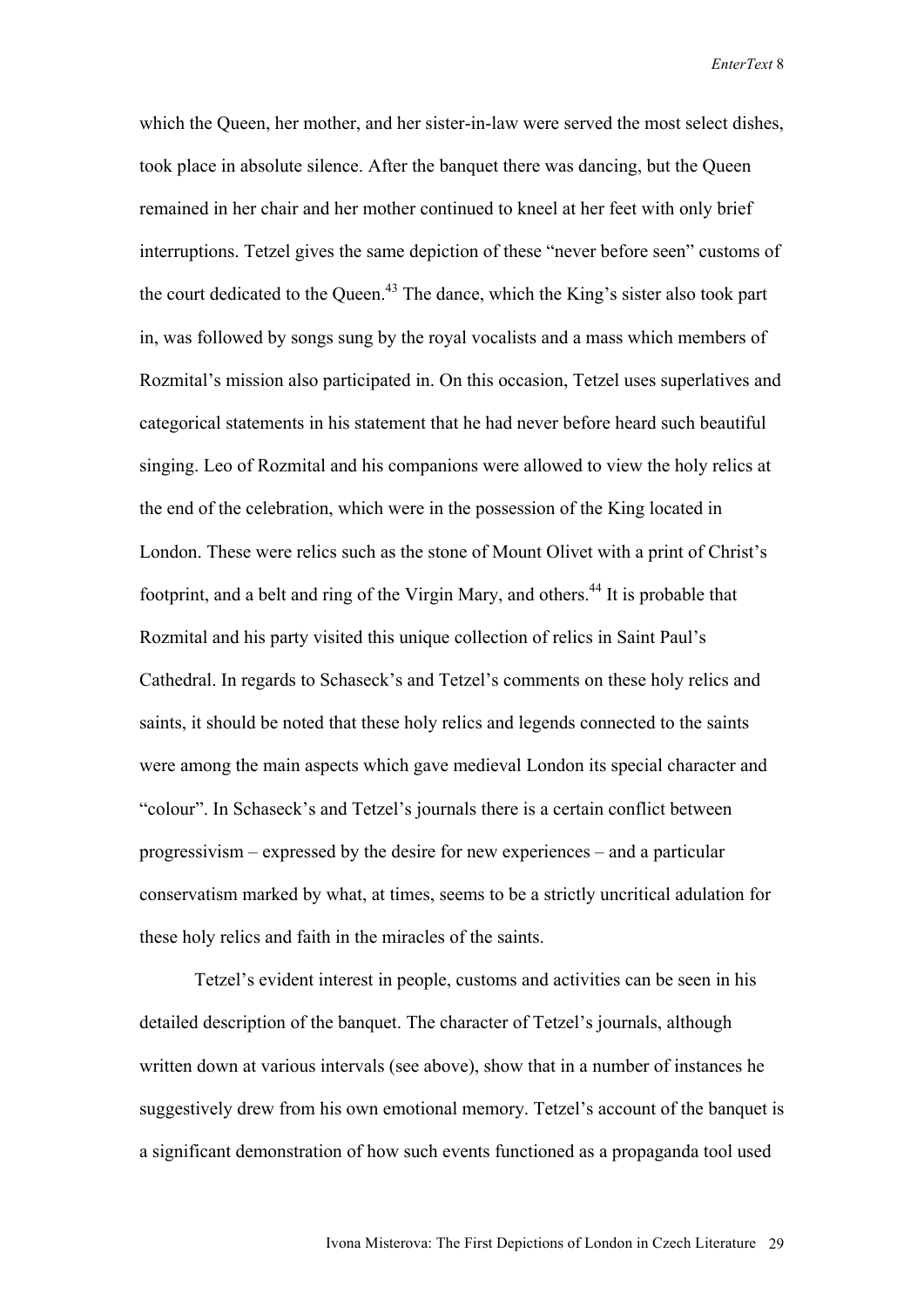to increase London's attractiveness.<sup>45</sup> Regarding the comment concerning the Queen's post-natal seclusion, it is possible to speculate that the banquet was also arranged to celebrate the birth of the royal child. It is evident in the aforementioned accounts that the members of Rozmital's retinue were quite astounded by the riches which were displayed to them. In reality, Edward's court was smaller than some of his predecessors, but it still numbered six hundred persons including kitchen personnel, officers, equerries, musicians, grooms, knights and lower-ranked noblemen.<sup>46</sup>

Tetzel also makes mention of a visit to a distinguished London home to which Rozmital and his party were invited by two dukes. The hosts provided the travellers with excellent English food consisting of sixty courses. The travel records unfortunately do not mention details of the visit or the character of the dishes served; however most main dishes in the fifteenth century contained meat, for example swan, baked capon, rabbit in bouillon, baked rooster, and so forth. Meat dishes were often accompanied by various sweet desserts, including Leche Lombarde, a type of pudding made from cream, gelatine, sugar, almonds, raisins, dates and other ingredients.<sup>47</sup> It can also be assumed that medieval food was also considerably spiced. A favourite vegetable of medieval London kitchens was onion, as well as garlic. In the London of the fifteenth century, namely in Bread Street and East Cheap, there were a number of public canteens where cooks often prepared food brought directly to them by their customers.<sup>48</sup> Leo of Rozmital and his companions, however, had the opportunity to visit one of London's aristocratic residencies, of which there existed approximately thirty in the year 1500 and another forty-five under the ownership of prelates.<sup>49</sup> Unfortunately neither Schaseck nor Tetzel made record of the appearance of the residence, which at that time were often particularly extensive and built with courtyards. Christopher Hibbert, for example, gives a detailed description of such an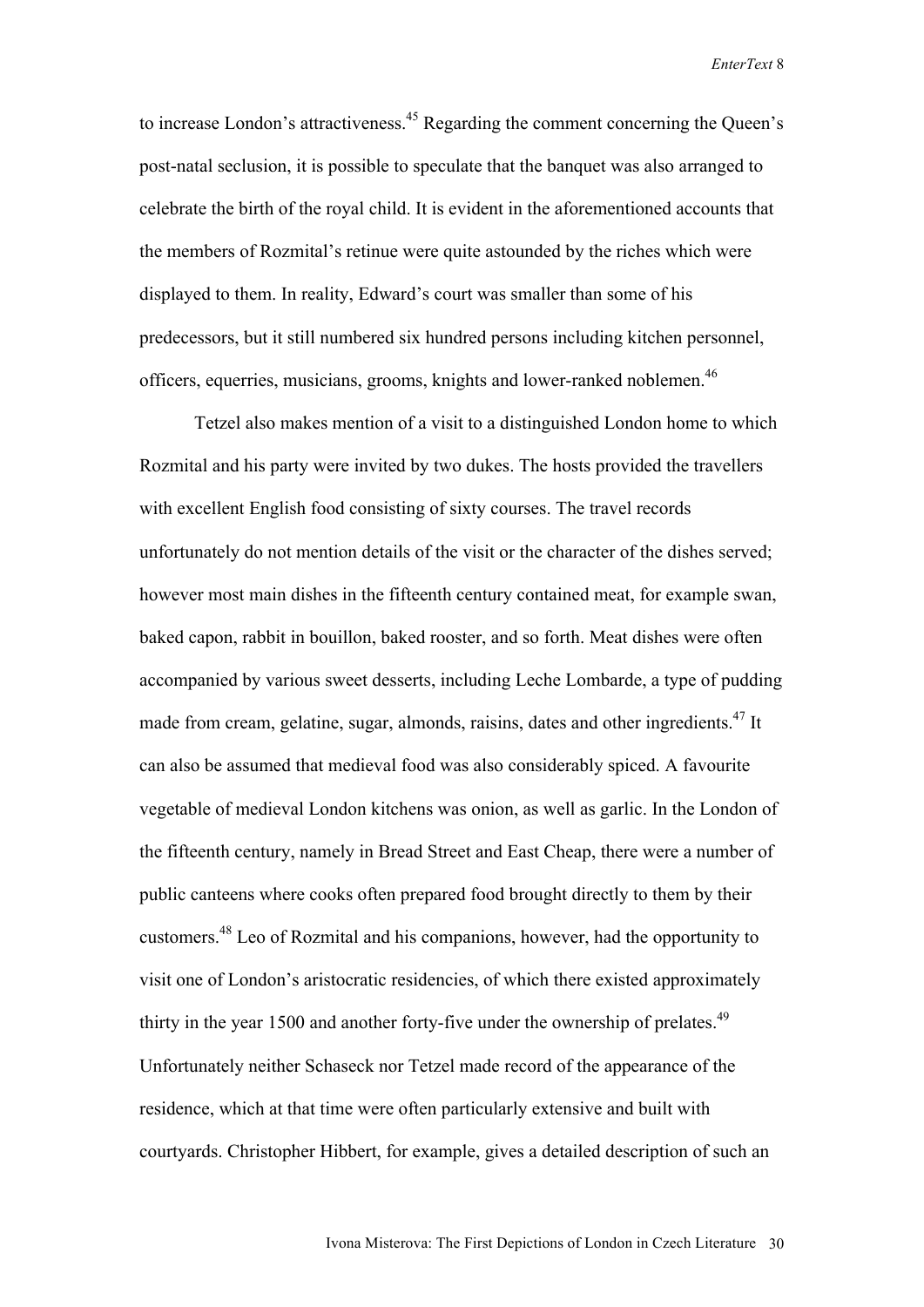aristocratic residence.50 In return, Leo of Rozmital treated the English nobility with numerous typical Czech dishes. The jousting tournament planned by Rozmital unfortunately did not take place.<sup>51</sup> Lord Leo, Achatz Frodner and Gabriel Tetzel later presented all their armour and horses to the English King as a gift. Before the mission's departure from London, King Edward reimbursed Rozmital for his expenses at the inn and assigned him a man who was to lead the retinue to the sea and help them procure a vessel.

Schaseck supplements Tetzel's accounts of London with information on the magnificent gardens and their numerous types of plants and trees, the beautiful churches, golden gravestones, and the quantity of holy relics there. Schaseck openly admits that although he tried his hardest, it was not possible to record them all. He also comments on the great quantity of full-time goldsmiths in London, of which there were approximately four hundred (according to Schaseck these were only master craftsmen, not employing journeymen). In the context of the structure and development of London's crafts this comment is quite accurate, as goldsmiths (or more accurately gold-beaters) belonged to one of the oldest crafts practised in London and first documented in the year 1180. In this year, according to Inwood, eighteen unregistered London livery companies including gold beaters were given a fine.<sup>52</sup> In the year 1327, the goldsmith's trade guild obtained a royal document enabling these crafts to be officially monitored in the city of London and essentially in all of England.<sup>53</sup> The Goldsmiths' House, the residence of London's livery company goldsmiths was located between London Wall and Cheapside. Neither Tetzel nor Schaseck, most likely because of their unfamiliarity with the English language, mention any definite locations of crafts by listing the names of streets whose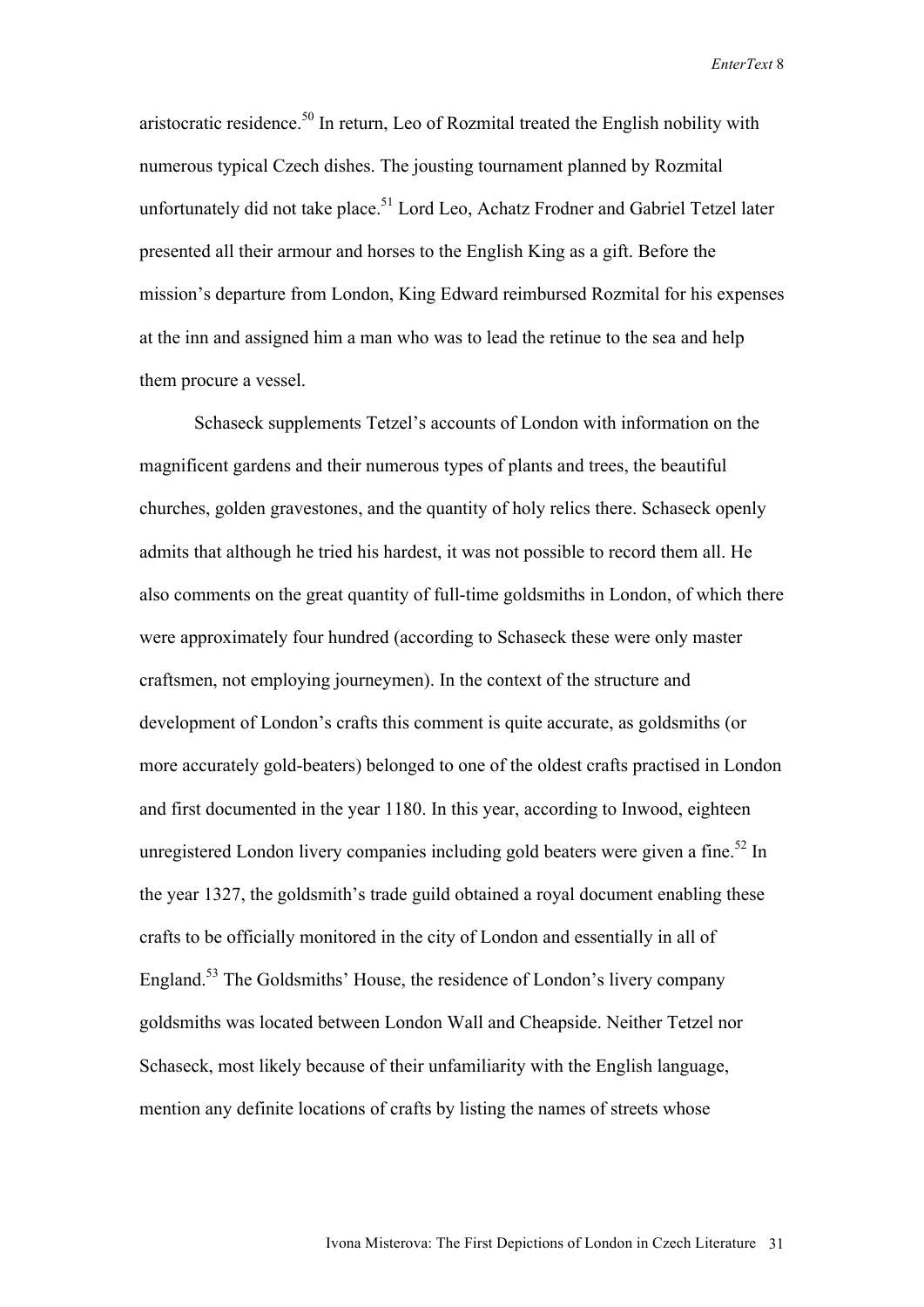etymology reflects the types of products manufactured or sold there, for example Silver, Honey Lane, Milk Street, Bread Street, and so on.

Contrary to Tetzel, Schaseck notes the London custom of cordially welcoming new noble guests from abroad, who in turn give gifts to the women and maidens. He notes that "when guests first arrive at an inn the hostess comes out with her whole family to receive them, and they have to kiss her and all the others" and colourfully portrays this hostess as a female archetype of the city.<sup>54</sup> Members of the mission created astonishment at the length of their hair, which the Londoners assumed to be covered in resin. In listing various other pieces of information about England, Schaseck makes no effort to hide his fondness of practical matters and comments, for example, on the use of horses not only for transportation, but also for the transport of goods and special English wood from the forest.<sup>55</sup> He also makes a comment on the enormous length of the trains of women's dresses. Schaseck's description of England as a private garden surrounded and protected by the sea bears comparison with the death speech of Shakespeare's John of Gaunt, who compares the sea around England to a moat guarding a home.

Tetzel enriches Schaseck's information with added material on the growing of fruit, the preserves of peculiar animals and the burning of heather instead of wood. Also interesting is the comment on the lack of wine, grain, and wood and on a drink of commoners called al' selpir.<sup>56</sup> Bohumil Mathesius translates this drink as "ale", and Letts gives a more detailed description on the character and method of manufacturing this drink.<sup>57</sup> At the beginning of the fifteenth century, there were approximately two hundred and sixty-seven recorded breweries in London, and the London Brewery Society was founded in order to protect quality in the year 1427 with its own coat of arms.58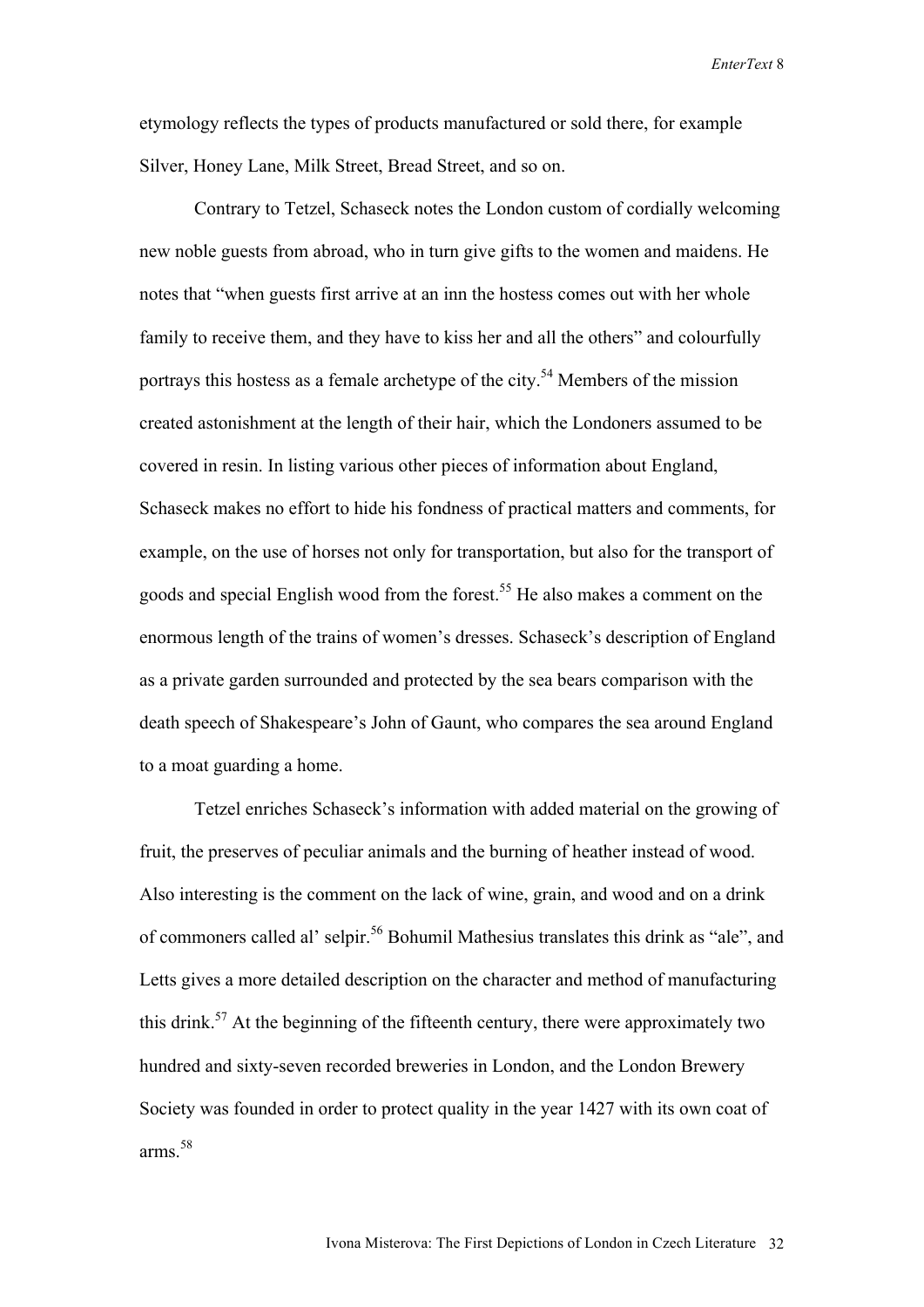It is evident in both journal records that not only Schaseck and Tetzel were enchanted by London and its inhabitants, but also the majority of members of the mission, who intensely experienced the colours, sounds, and smells of the city. In his journal, Schaseck mainly focuses on detailed topographic descriptions supplemented by distinct perceptions, namely in the area of flora, fauna, and listings of architectural sites and holy relics. Thanks to Schaseck's diligent perception, unique information on the local animal and bird life was also preserved (see London's kite birds). One of the specific aspects of Schaseck's travel journal was not only his intriguing and colourful description of events he experienced, but also his method of comparing London and Londoners through the eyes of a Czech, drawing correlations on, for example, the economic, political, and social standards in both countries. Tetzel's journals reflect the author's interest in individuals. He gives a unique description of his London contemporaries, their behaviour, lifestyle, and customs. According to Lenka Líbalová, Tetzel's travel journal contains the subjective testimony of a man accustomed to wealth, prosperity, gaiety, prestigious banquets and beautiful women.<sup>59</sup> In this respect, Tetzel's record creates a unique source of information on the culture of the court.

In many places, the notes taken down by both men at times correspond, and at other points differ, but mainly they intertwine and complete each other to offer a unique and incomparable view, which offers a true homage to London and its citizens

## **Notes:**

1. From a literary standpoint, the strict determination of the time period regarding the Hussite movement  $(1419 - 1434)$  should be extended to the period including the activities of Jan Hus and his predecessors. The main significance of the Hussite movement in Czech literature comes from the simplification of this literature and the change of the public's orientation from the nobility and high clergy to the bourgeoisie and eventually the common masses. Literature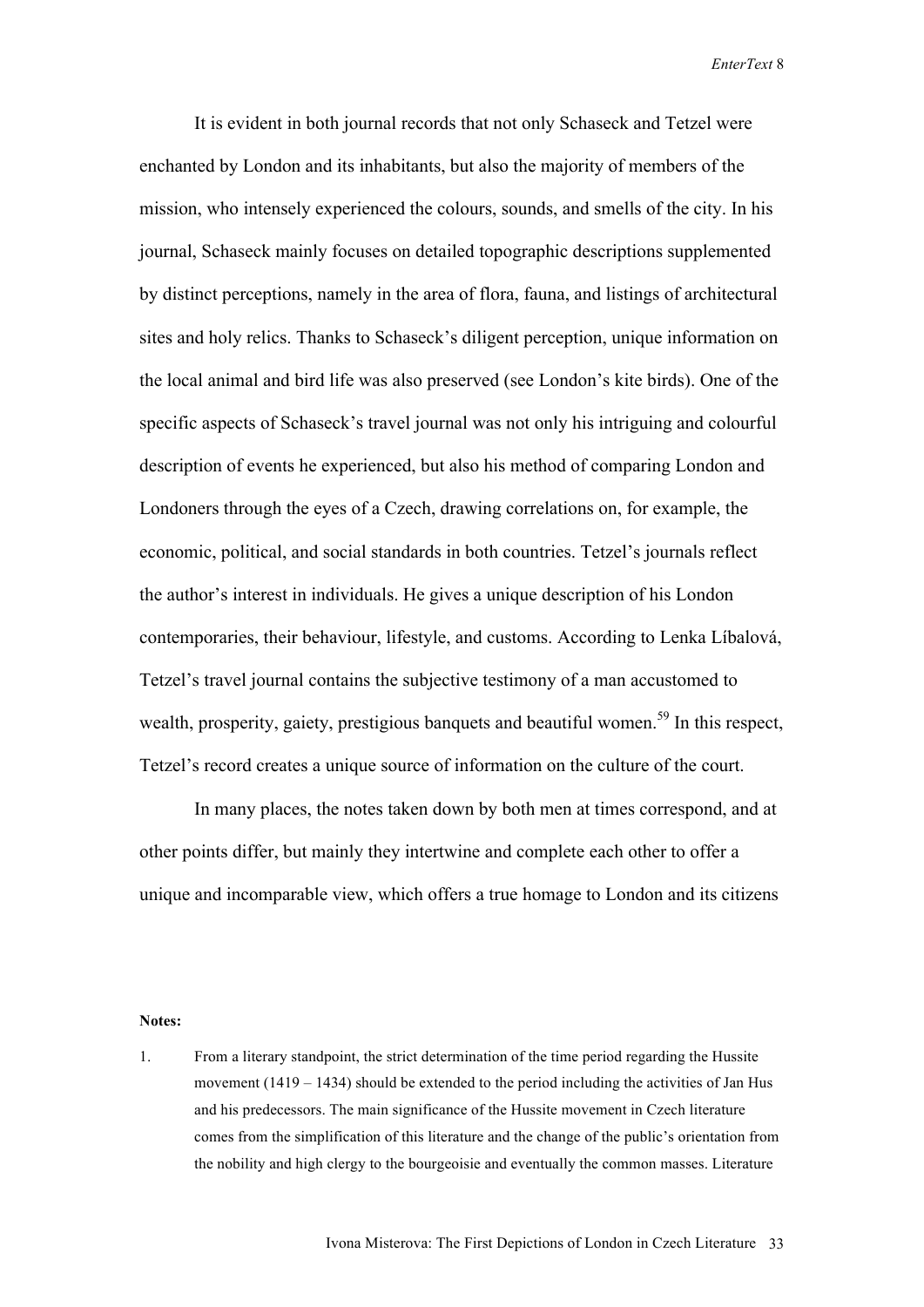for entertainment was naturally overshadowed by the new need to clearly and coherently reflect actual events, which was linked to the removal of Latin from its privileged position by the gradual substitution of Old Czech. See Zdeňka Tichá, *Cesta starší české literatury* (Prague: Panorama, 1984), 118-119.

- 2. Tichá, 97.
- 3. Ibid.
- 4. The journal records of the unknown page Jaroslav, who participated in a journey to France as a member of the mission undertaken by Albrecht Kostka of Postupice, were the first sign of a political mission. See ibid., 15
- 5. Rudolf Urbánek, *Ve službách Jiříka krále* (Prague: Evropský literární klub, 1940), 9.
- 6. In the year 1450, Leo of Rozmital's sister Johana was married to George of Podebrady, who was elected Czech King in the year 1458, making Leo the brother-in-law of the most powerful and influential figure in the Czech lands.
- 7. Urbánek, 20.
- 8. Ibid., 20.
- 9. Václav Šašek, *Deník Václava Šaška z Bířkova* (Prague: Evropský literární klub, 1940), 201.
- 10. Urbánek, 25.
- 11. Šašek, 34.
- 12. A list of the most significant members of Leo of Rozmital's company comes from the journal records made by Schaseck (see note 9), Gabriel Tetzel, *Cestovní deník Lva z Rožmitálu a na Blatné 1465 – 1467*. Translated by Lenka Líbalová. (Olomouc: MONSE, 2003) and the English annotated translation by Malcolm Letts, *The Travels of Leo of Rozmital 1465 – 1467* (Cambridge: The Hakluyt Society, 1957). In his listing of the members of Rozmital's company, Tetzel makes record of the knights John Zehrowsky of Kolovraty and Burianus of Schwamberg, the nobleman Achatz Frodner, Wenzel of Pietipes, Miros, Pollack, Knysto, and Indersyz.
- 13. Urbánek, 331.
- 14. Letts, 16.
- 15. Urbánek, 30.
- 16. Gabriel Tetzel and his brother Hans declared a feudal oath in the year 1459 in Cheb and became liegemen to the Czech King.
- 17. Tetzel, 8.
- 18. Ibid., 13.
- 19. Lenka Líbalová's translation (Olomouc: MONSE, 2003) points to significant similarities with Letts's translation. See also note 12.
- 20. Muffel's participation is also confirmed by Malcolm Letts (16), who lists him among the participants of the mission and indicates that he was a member of a well-known Nuremburg family.
- 21. Schmidt, qted in: Tetzel, 13.
- 22. Urbánek, 27.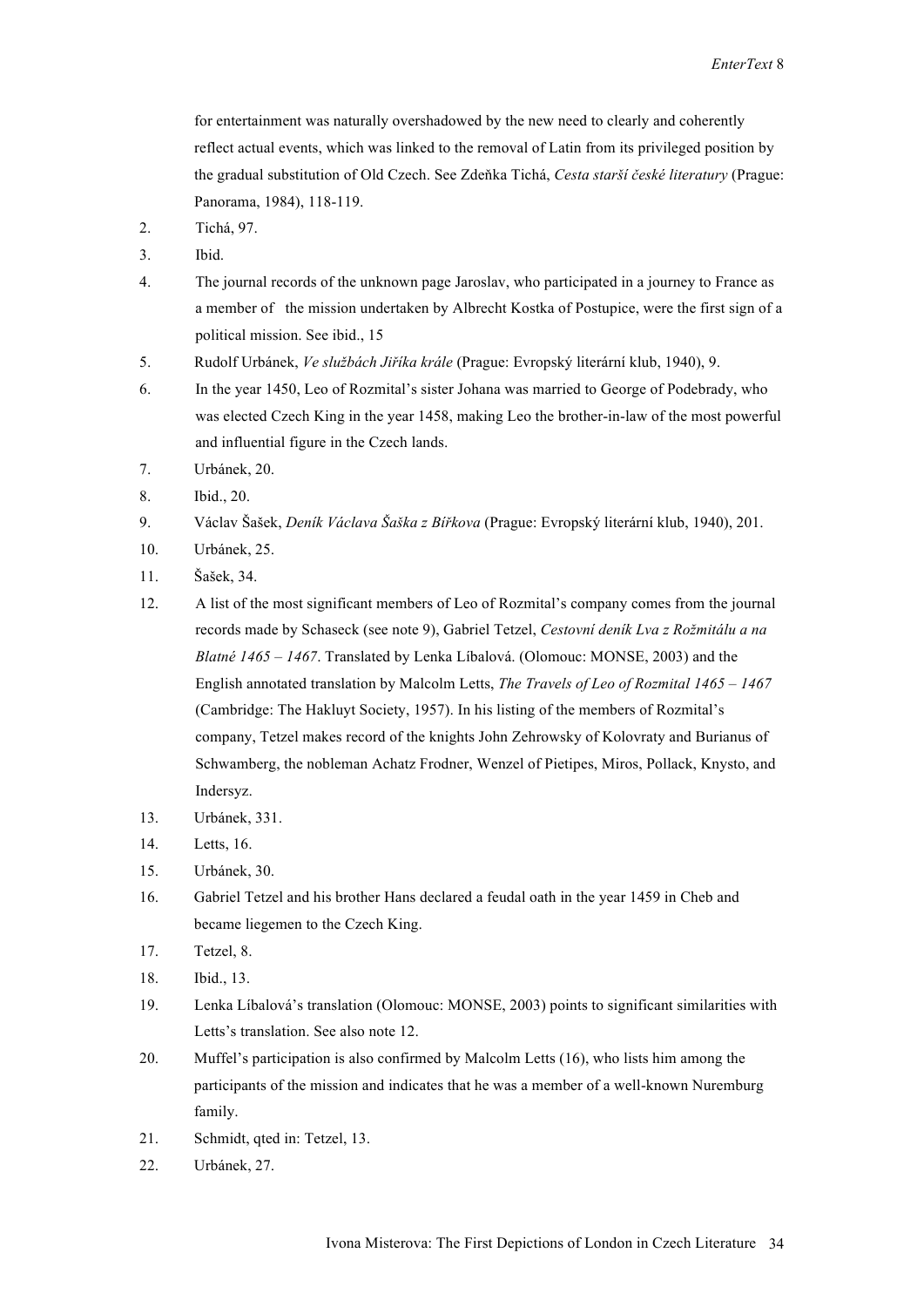- 23. Ibid.
- 24. Tetzel's dramatic narration of the embarkation in Calais during stormy weather contains a comment on Tetzel's part in saving Leo of Rozmital's life, "And if Lord Jan and Gabriel Tetzel had not been any help, my lord would have been drowned before he reached the great ship." (Letts, 32).
- 25. Letts, 50.
- 26. Šašek, 61.
- 27. Ibid., 62.
- 28. Tetzel, 25.
- 29. For a confirmation of the existence of laws prohibiting killing hawks and ravens see Peter Ackroyd, *Londýn. Biografie* (Prague: Jiří Buchal – BB art, 2002), 321.
- 30. Christopher Hibbert, *Londýn. Životopis města* (Prague: NLN, 1998) , 36.
- 31. Letts, 51.
- 32. The researcher Horký (qted in: Šašek, 201) assumes that this is probably Saint Richard, while Malcolm Letts (52) lists Edward the Confessor.
- 33. Ackroyd, 102.
- 34. Šašek, 63.
- 35. Ibid.
- 36. Tetzel, 25.
- 37. Winston S. Churchill, *Dějiny anglicky mluvících národů*. Part I. Zrození Británie (Prague: Český spisovatel, 1996), 328-329.
- 38. Schaseck clarifies Tetzel's rather vague time specification as being "two weeks".
- 39. Tetzel, 25.
- 40. Šašek, 64.
- 41. Tetzel, 26.
- 42. Mathesius qted in: Šašek, 201.
- 43. Ibid., 27.
- 44. Amongst the other relics, Schaseck also lists one of the jugs that was filled with water on Christ's order, in order to later transform the water into wine.
- 45. Stephen Inwood, *Historie Londýna* (Prague: Jiří Buchal BB art, 2003), 140-141.
- 46. Ibid., 105.
- 47. Ackroyd, 300.
- 48. Ibid., 305.
- 49. Inwood, 105.
- 50. Hibbert, 38-39.
- 51. According to Schasecks's records, Leo of Rozmital had planned to hold a jousting tournament, which the king did not subsequently permit. Malcolm Letts (48) notes that the King's disapproving attitude towards the suggested tournament may have come from a particular fear of defeat by Rozmital's men, who were renowned for their skills. Generally the King was quite fond of such tournaments.